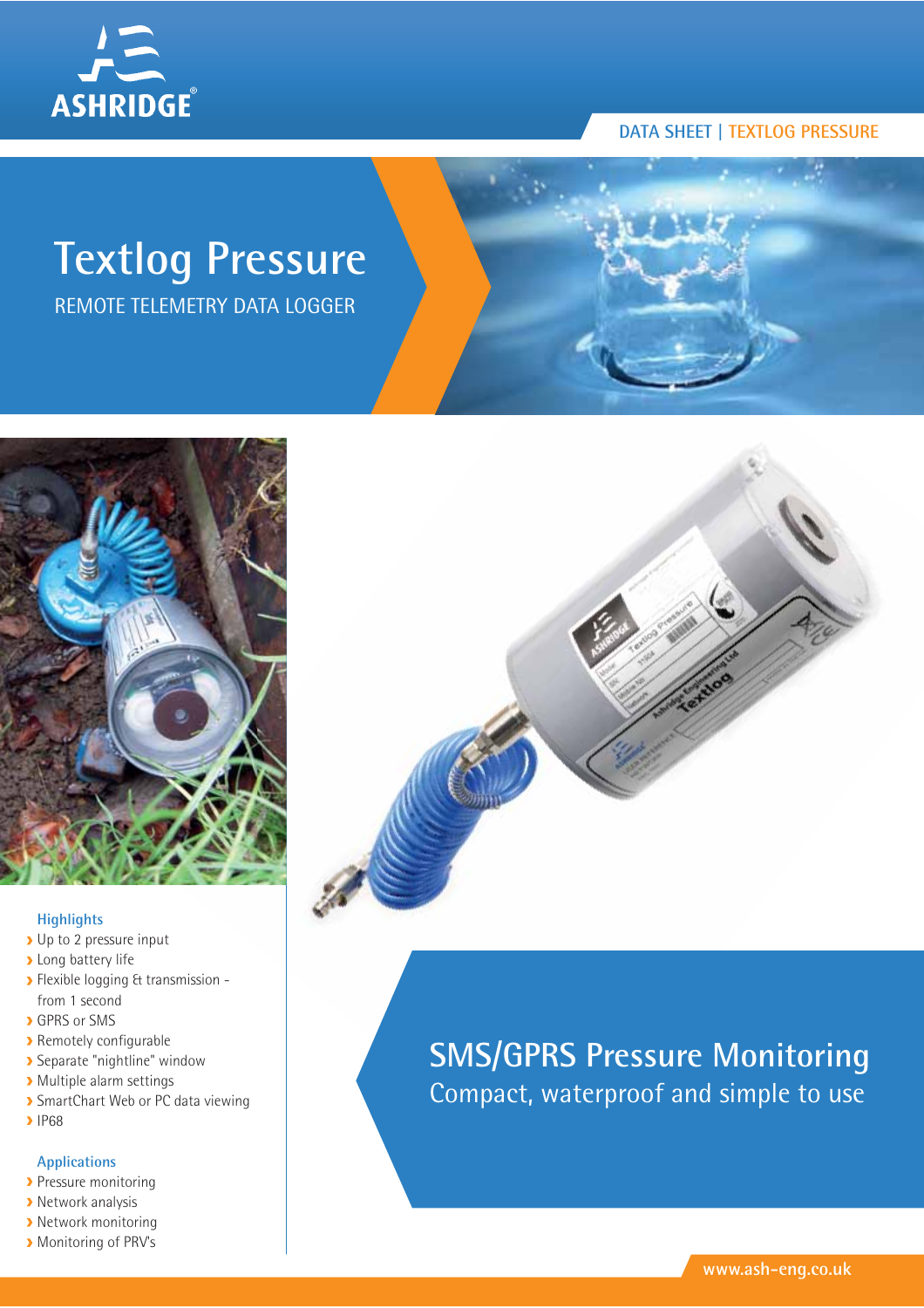

# **Textlog Pressure**

EFFICIENT, RELIABLE DATA LOGGER



Textlog is Ashridge's range of portable, battery powered, remote telemetry loggers offering a comprehensive data logging solution. The loggers are waterproof, compact, lightweight and easy to install, making Textlog the ideal choice for a wide variety of applications from domestic through to highly industrial.

**Textlog Pressure** is a single or dual channel pressure logger which monitors, logs and transmits data by SMS or GPRS. Flexible software allows logging down to 1 second and data transmission from every 15 minutes. Textlog also features an additional logging "window" to allow increased monitoring, to take place simultaneously.

All Ashridge loggers have a large memory and long battery life and for those applications requiring intense logging and transmission, there is the option of an external battery pack.

Textlog features a wide selection of user defined alarms, as well as a "fastline" feature, which allows increased post event data, with a maximum of 60 additional readings.

Captured data and alarms can be transmitted to a host PC or SCADA system. Alternatively, data can be viewed using SmartChart Web - Ashridge's hosted graphical viewing platform, allowing fast access to data from any location.

# **Power Example 20 years** Long battery life, based on usage. Additional external battery pack available **Memory Large memory Large memory Large memory 14MB** 80, 000 readings in cyclic log **Graphical viewing** Easy to view data Using SmartChart® Web or SmartChart® PC software **Logging From 1 second From 1** second **Providing flexibility and custom solutions Data Transmission From 15 minutes** Providing fast, reliable data **Environmental IP68** IP68 Waterproof and submersible Portable Textlog can be reused across your network **Data** SMS/GPRS SMS/GPRS Option to supply own SIM card. Roaming SIM option also available **Analysis Fastline function Providing historical data to enable further analysis Providing historical data to enable further analysis** Nightline window Providing an additional schedule for higher frequency logging and leak detection Listen windows **Allowing reconfiguration outside of "normal"** transmit schedule Remotely configurable **Allowing settings and firmware to be updated remotely, removing** the need to visit site **Feature / function Benefits**

# **FEATURES AND BENEFITS**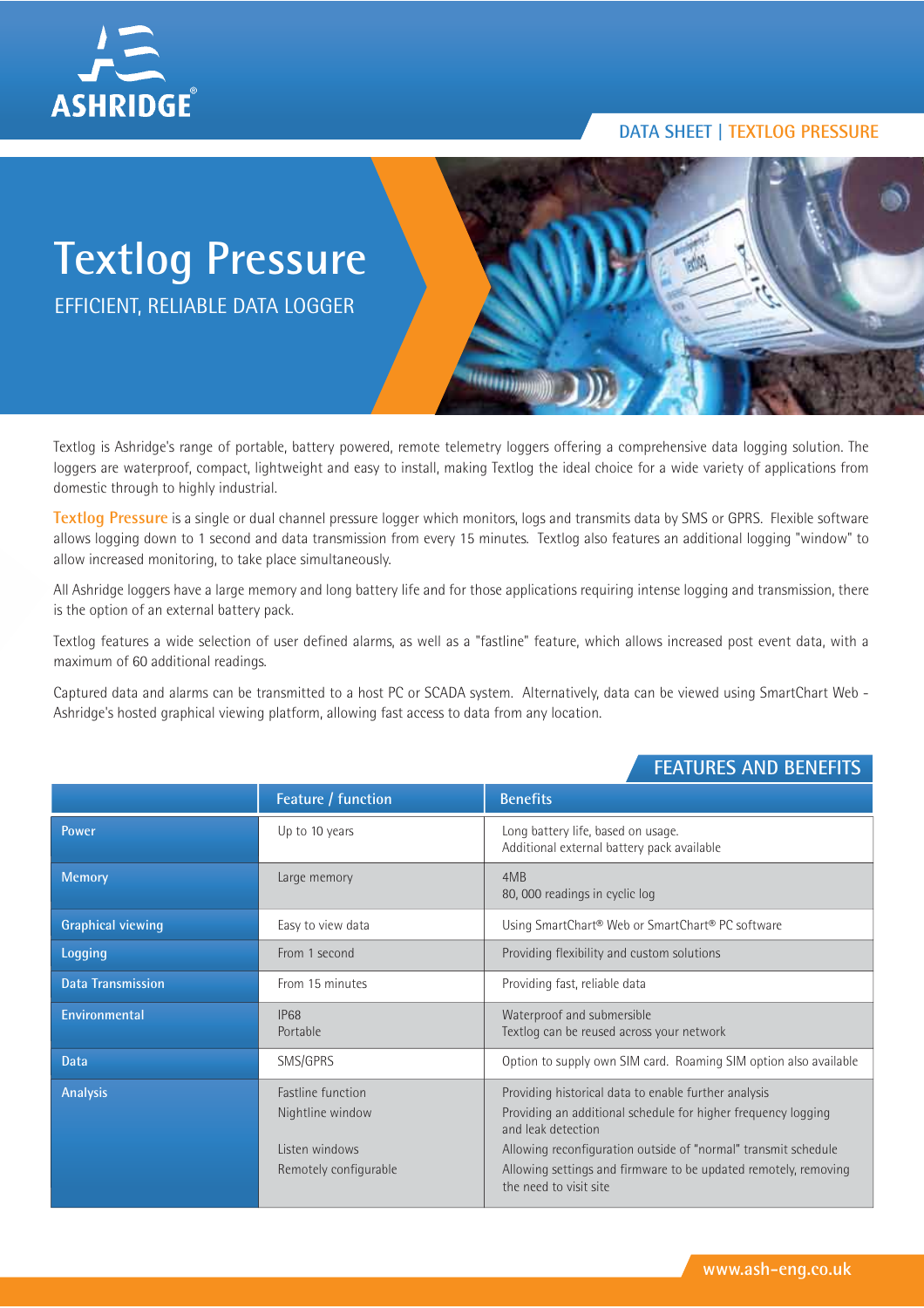



Data Loggers

#### **SmartChart® PC**

An upgrade to SmartChart® Pro is available, providing

#### **SmartChart® Web Option**

SmartChart® Web is Ashridge Engineering's hosted data service, providing a platform for viewing and analysing data with all Ashridge remote telemetry data logging products.

SmartChart® Web features a comprehensive suite of options, and enables fast and reliable data to numerous users without geographical and other complex infrastructure restrictions.